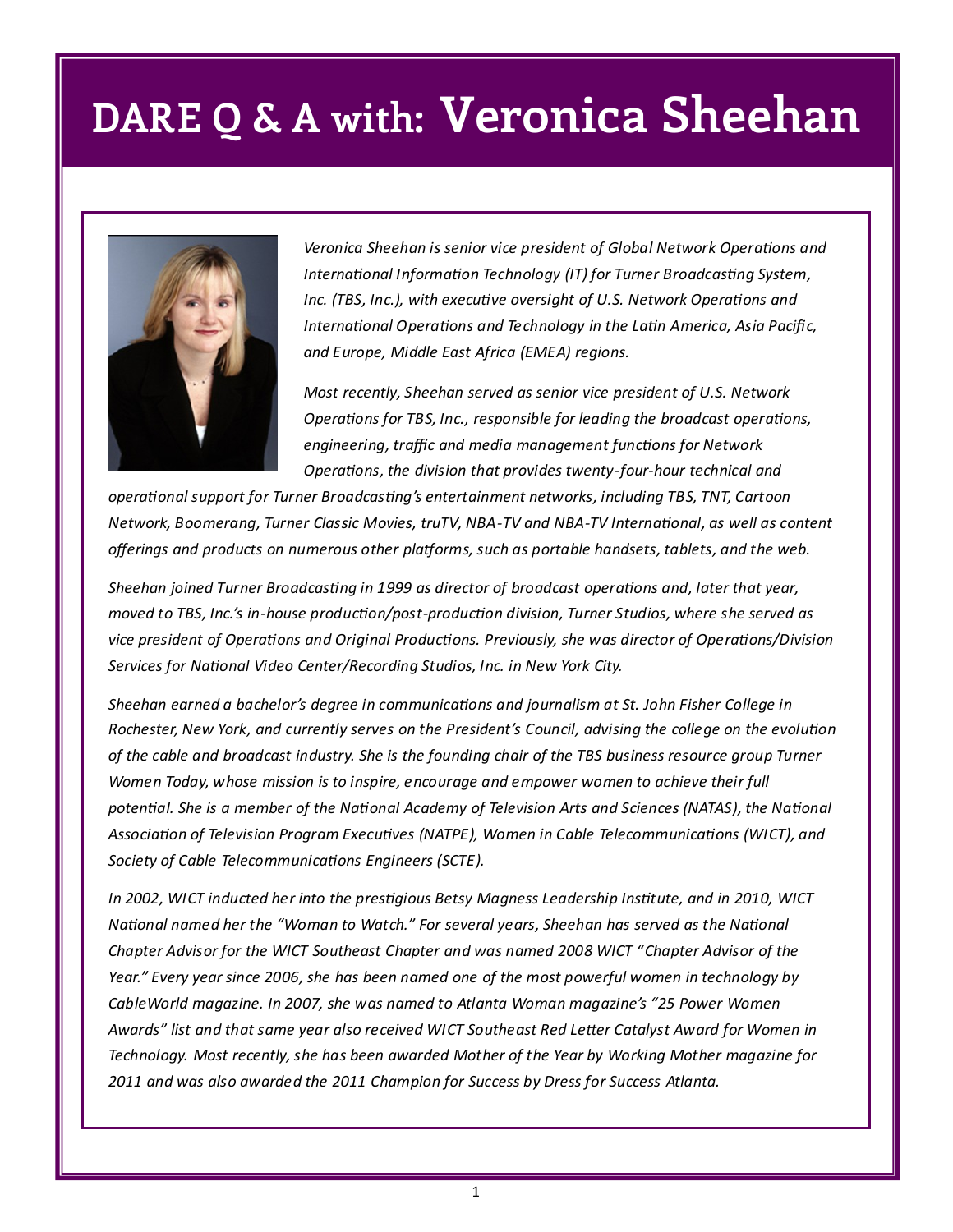## **DARE Q & A with: Veronica Sheehan**

#### **Q: What is the most challenging thing you have ever had to do?**

**A:** Too many to name—so many professionally and personally (truly): moving from NYC to the South to work for Turner, being the one to tell my mother her cancer was fatal and she would die soon, caring for an older brother who has mental health issues, adopting on my own, letting go of talented employees due to cancelled shows, managing technical teams without any education or formal training in technology or IT….

#### **Q: Where did you get the courage and confidence to do it?**

**A:** My mother instilled in me a strong work ethic and an incredible sense of personal responsibility, even when times were tough. With only a high school degree she was left a single mother to four teenagers —and set out to search for employment. We never missed a meal, a clean home, or an opportunity to try something new. She also wanted her kids never to have regrets.

### **Q: What is the biggest mistake you have ever made? What did you learn and how did you recover?**

**A:** I should have left an unhealthy relationship sooner than I did. I was forty-one by the time it ended. I had held onto the dream of having a "conventional" life as a wife and a mom, and I stayed in the marriage too long and lost myself for a period of time while I was in it. I recovered by not looking back and by just moving forward to what was possible ahead of me. I did feel ashamed and embarrassed that such an "accomplished" person hadn't had the courage to get out sooner, but then acceptance came. It was what it was, and I knew I needed to get over the shame and regret.

**"You may not have it all in the timeline you planned, but anything is possible if you work hard, prepare hard, and never give up."**

Anyway, what is conventional? I didn't have a conventional childhood at all. (If you had even a glimpse of my childhood, you would know why.) I am now the proud mother of an incredible, spirited young boy, doing it on my own but surrounded by an incredible village of friends and family. I wouldn't change a thing!

### **Q: If you had a young woman you cared deeply about entering the workforce today, what single piece of advice would you have for her?**

**A:** Stay focused on your dreams, your goals. Anything is possible. I am an example of that. Adapt the goal when you have to, but don't give up on it. You may not have it all in the timeline you planned, but (*cont.*)